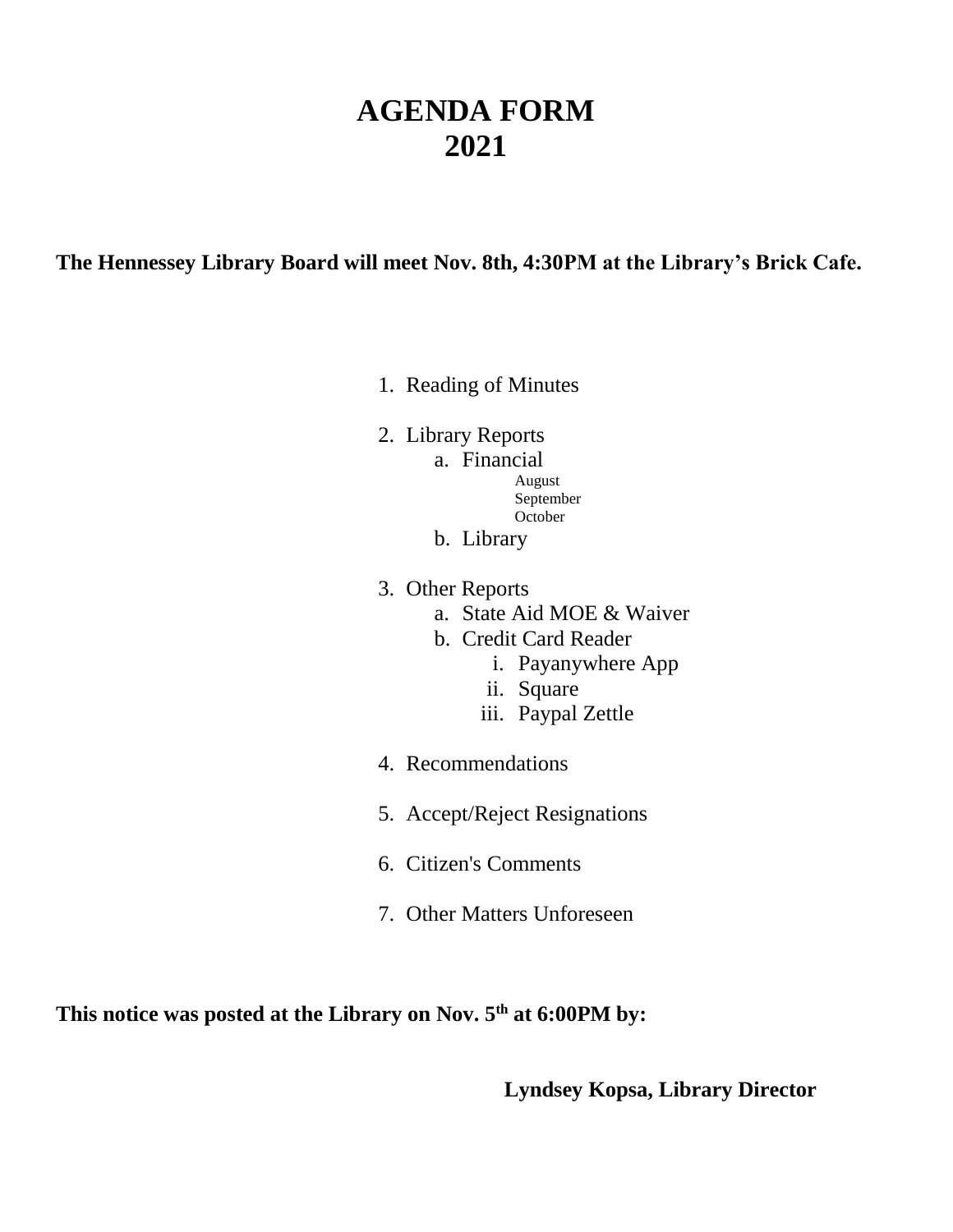Inquiries were made with various companies offering a variety of card reading options. One company heavily advised a pay-as-you-go system that does not require a monthly fee, as he did not believe our library would make enough card-based transactions to justify the chargers.

A pay-as-you-go system is often connected through a smart device, such as a phone or tablet. To utilize one of these systems for the Library, we would have to purchase at least one iPad as well as the device and/or app required to read the cards and process the transaction. This system would be directly linked to the Library's bank account – I have not discussed this with the Bank or Town yet. If we were to implement a card reading system, it would only be for transactions over \$3.

Payanywhere.com  $+$  App

- Payanywhere Mini handheld terminal \$250
- 9.95 monthly software fee
- Processing fees: 2.69%, keypad:  $3.49% + $0.19$  per transaction
- Inactivity fee: \$3.99 monthly after 12 months of 0 transactions

### Square Reader

- No monthly charge
- Free app downloaded on iPad
- Processing fee:  $2.6\% + $0.10$  per transaction
- Readers
	- o Square Headphone jack -- \$10
		- Works with any Apple or Android device
		- Swipe only
	- o Square Contactless & Chip -- \$68
		- Works with any Apple or Android device
		- Chip, Tap, or Apple & Google Pay, swipe?
	- o Square Stand + Contactless Reader
		- Works with Apple 10.2 or 10.5 only
			- iPad anywhere from \$315 to \$400
		- Chip, tap, or swipe

## Paypal Zettle

- Physical terminal for Paypal service
	- o Would require establishing an account with Paypal
	- o If possible, Library could utilize Paypal account to purchase Library materials through online stores that only accept credit card-type payments
	- o Will require more information
	- o No monthly charge
	- o Zettle Reader 2 -- \$80
		- Free app on any smart device
		- Processing fee:  $2.29\% + $0.09$